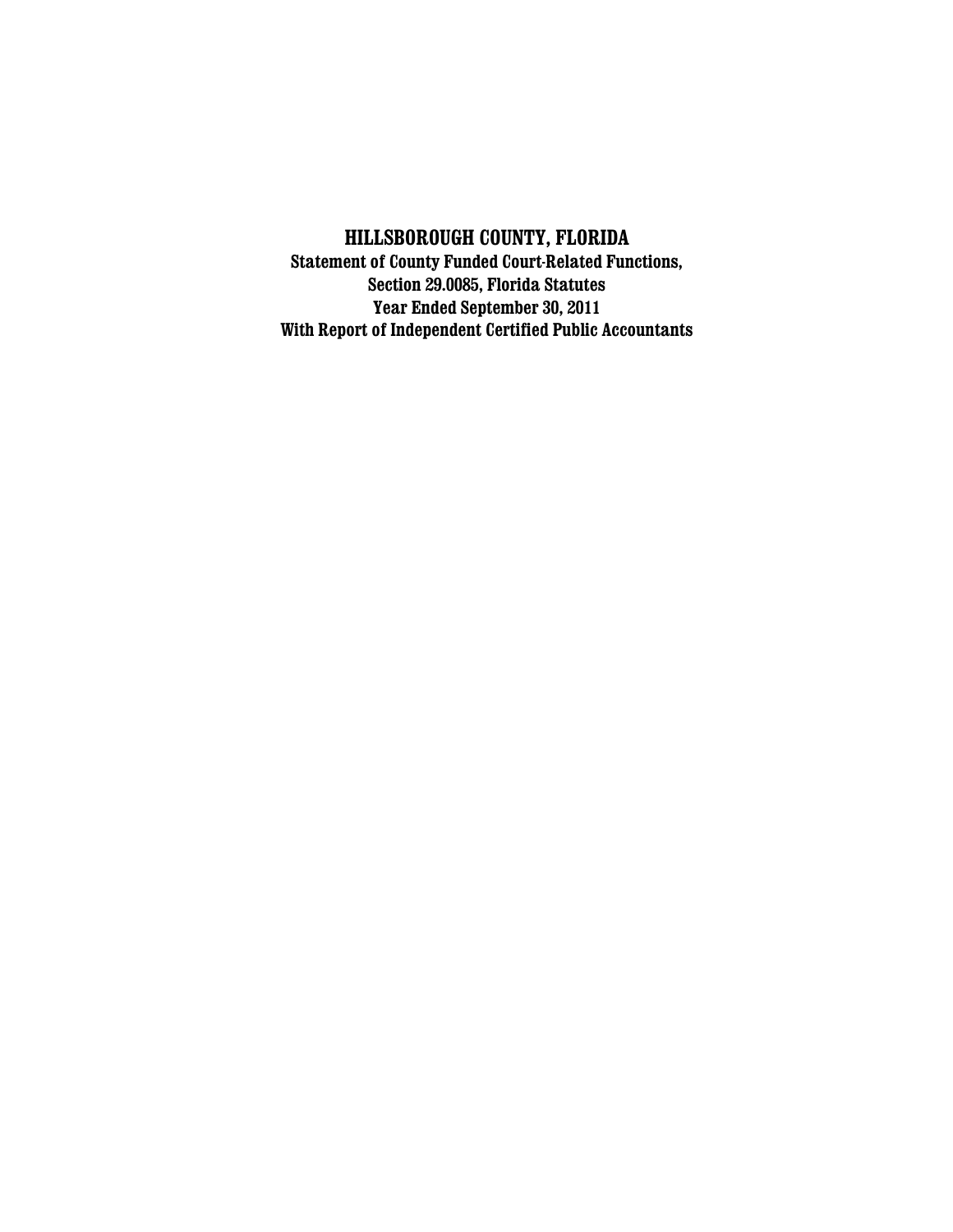

## **Report of Independent Certified Public Accountants**

Board of County Commissioners Hillsborough County, Florida

We have audited the accompanying "Statement of County Funded Court-Related Functions, Section 29.0085, Florida Statutes" (the "Statement") of Hillsborough County, Florida (the "County") for the year ended September 30, 2011. The Statement is the responsibility of the management of the County. Our responsibility is to express an opinion on the Statement based on our audit.

We conducted our audit in accordance with auditing standards generally accepted in the United States of America. Those standards require that we plan and perform the audit to obtain reasonable assurance about whether the Statement is free of material misstatement. An audit includes examining, on a test basis, evidence supporting the amounts and disclosures in the Statement. An audit also includes assessing the accounting principles used and significant estimates made by management, as well as evaluating the overall Statement presentation. We believe that our audit provides a reasonable basis for our opinion.

The accompanying Statement was prepared for the purpose of complying with Sections 29.008 and 29.0085, Florida Statutes, as described in Note 1, and is not intended to present the results of operations of the County.

In our opinion, the Statement referred to above presents fairly, in all material respects, the revenues and expenditures of county funded court-related functions of the County for the year ended September 30, 2011 pursuant to Sections 29.008 and 29.0085, Florida Statutes, as referred to in Note 1, in conformity with accounting principles generally accepted in the United States of America.

This report is intended solely for the information and use of the Board of County Commissioners and management of Hillsborough County, Florida, and applicable state agencies, and is not intended to be and should not be used by anyone other than these specified parties.

Kerry, Behaut & Holland, L.L.P.

Tampa, Florida January 12, 2012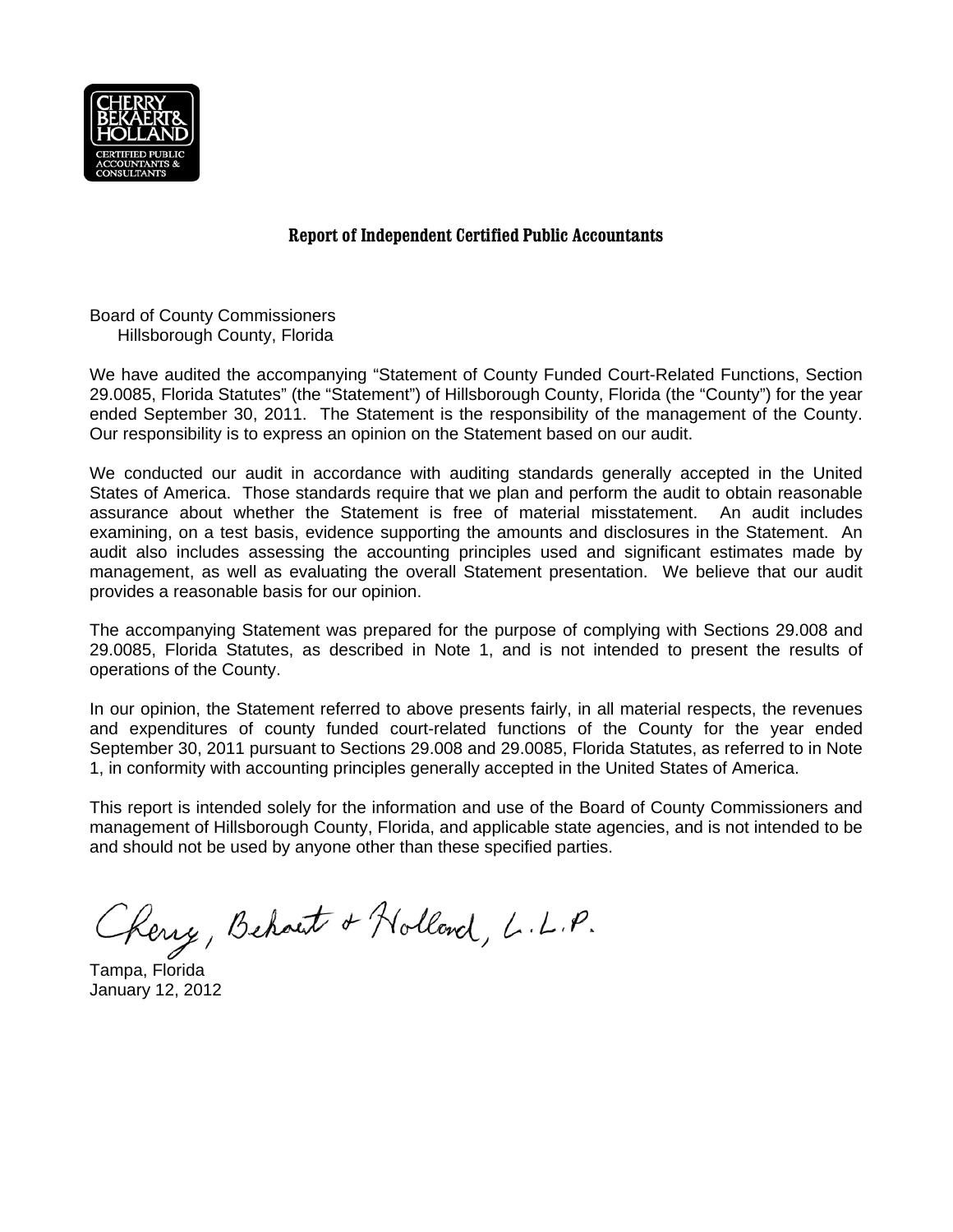#### **COUNTY HILLSBOROUGH**

### **STATEMENT OF COUNTY FUNDED COURT-RELATED FUNCTIONS, SECTION 29.0085, FLORIDA STATUTES FOR THE YEAR ENDED SEPTEMBER 30, 2011**

| <b>Statutory Reference</b>                                                                                                                                    |                                 |                                  | s. 29.008(2), F.S.                      |                                |                             |                                |                          |
|---------------------------------------------------------------------------------------------------------------------------------------------------------------|---------------------------------|----------------------------------|-----------------------------------------|--------------------------------|-----------------------------|--------------------------------|--------------------------|
|                                                                                                                                                               | <b>State</b><br><b>Attorney</b> | <b>Public</b><br><b>Defender</b> | <b>Clerk of</b><br><b>Circuit Court</b> | <b>State Courts</b>            | <b>Guardian Ad</b><br>Litem | <b>Local Require-</b><br>ments | <b>TOTAL</b>             |
| <b>Part A - Revenues:</b>                                                                                                                                     |                                 |                                  |                                         |                                |                             |                                |                          |
| <b>Local Requirement Collections</b>                                                                                                                          |                                 |                                  |                                         |                                |                             |                                |                          |
| s 939.185, F.S. / \$65.00 Local Ordinances (A)                                                                                                                | $\sim$                          | н.                               | $\overline{\phantom{a}}$                | $\overline{\phantom{a}}$       | --                          | 1,672,076                      | 1,672,076                |
| s 318.18(13)(b), F.S. / \$20.00 Surcharge for Court Facilities (B)                                                                                            | $\sim$                          | н.                               | $\overline{\phantom{a}}$                | $\sim$                         | --                          | 2,778,226                      | 2,778,226                |
| s 28.24(12)(e)1, F.S./\$2.00 Additional Court Cost for Court IT Equipment                                                                                     | $\sim$                          | $\overline{\phantom{a}}$         | $\overline{\phantom{a}}$                | $\overline{\phantom{a}}$       | --                          | 1,400,403                      | 1,400,403                |
| Federal, State, Local & Private Grant Revenue Restricted to Local Requirement Funding (C)<br><b>Various Service Charge Revenue to Fund Local Requirements</b> | $\sim$<br>$\sim$                | ж.                               | $\sim$                                  | --<br>$\overline{\phantom{a}}$ | $\overline{\phantom{a}}$    | --<br>$\overline{\phantom{a}}$ | $\sim$                   |
| Other Revenues Dedicated to Fund Local Requirements (Description)                                                                                             | $\overline{\phantom{a}}$        | н.                               | --                                      | $\overline{\phantom{a}}$       | н.                          | --                             | ۰.                       |
| <b>Local Requirements Revenue Total</b>                                                                                                                       | $\overline{\phantom{a}}$        | $\overline{\phantom{a}}$         | $\overline{\phantom{a}}$                | $\overline{\phantom{a}}$       | $\overline{\phantom{a}}$    | 5,850,705                      | 5,850,705                |
| <b>Part B - Non-Recurring Fixed Capital Outlay Expenditures:</b>                                                                                              |                                 |                                  |                                         |                                |                             |                                |                          |
| <b>Facility Construction</b>                                                                                                                                  | (3,831)                         | $\overline{\phantom{a}}$         | $\overline{\phantom{a}}$                | 248,159                        | $\overline{\phantom{a}}$    |                                | 244,328                  |
| <b>Communication Infrastructure</b>                                                                                                                           | $\sim$                          | $\sim$                           | $\overline{\phantom{a}}$                | $\overline{\phantom{a}}$       | $\overline{\phantom{a}}$    | $\overline{\phantom{a}}$       | $\sim$                   |
| Other                                                                                                                                                         | $\mathbf{u}$                    | $\overline{\phantom{a}}$         | $\sim$                                  | $\overline{\phantom{a}}$       | $\overline{\phantom{a}}$    |                                | $\overline{\phantom{a}}$ |
| <b>Fixed Capital Outlay (FCO) Cost Total</b>                                                                                                                  | (3,831)                         | ж.                               | --                                      | 248,159                        | $\overline{\phantom{a}}$    |                                | 244,328                  |
| <b>Part C - Operating Expenditures</b>                                                                                                                        |                                 |                                  |                                         |                                |                             |                                |                          |
| <b>Facility Cost</b>                                                                                                                                          |                                 |                                  |                                         |                                |                             |                                |                          |
| <b>Lease / Rent Expense</b>                                                                                                                                   | $\sim$                          | $\overline{\phantom{a}}$         | 430,187                                 | $\overline{a}$                 | $\overline{\phantom{a}}$    |                                | 430,187                  |
| Maintenance                                                                                                                                                   | 53,042                          | 79,870                           | 97,424                                  | 619,639                        | $\overline{\phantom{a}}$    |                                | 849,975                  |
| <b>Utilities</b>                                                                                                                                              | $\sim$                          | $\overline{\phantom{a}}$         | 31,121                                  | 1,264,079                      | $\overline{\phantom{a}}$    |                                | 1,295,200                |
| <b>Security</b>                                                                                                                                               | $\overline{\phantom{a}}$        | $\overline{\phantom{a}}$         | 27,466                                  | 14,216,954                     | $\overline{\phantom{a}}$    |                                | 14,244,420               |
| Other (D)                                                                                                                                                     | 823,660                         | 333,143                          |                                         | 2,028,099                      | $\overline{\phantom{a}}$    |                                | 3,184,902                |
| <b>Facility Costs Total</b>                                                                                                                                   | 876,702                         | 413,013                          | 586,198                                 | 18,128,771                     | $\overline{a}$              | $\sim$                         | 20,004,684               |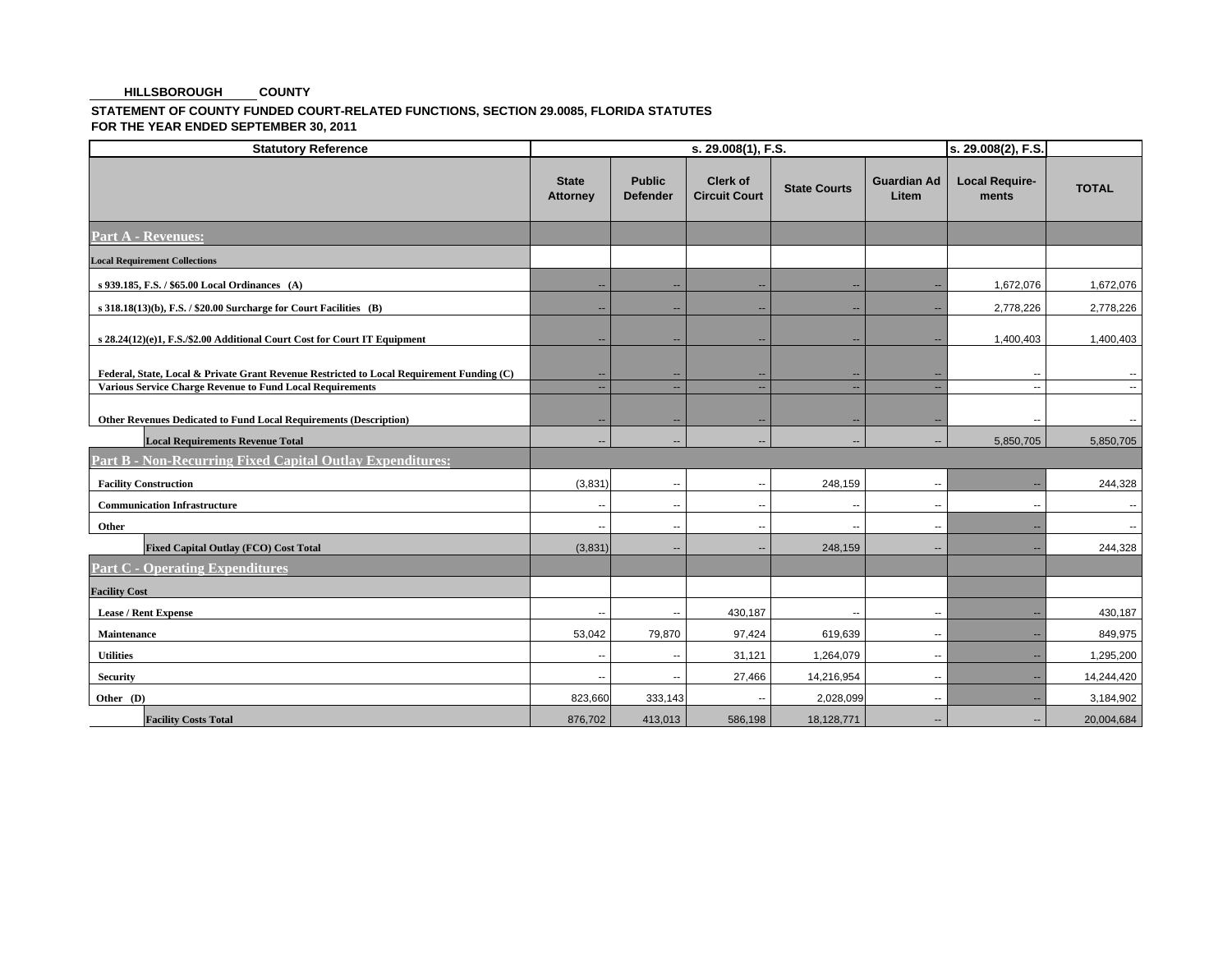|                                                                   | <b>State Attorney</b>    | <b>Public</b><br><b>Defender</b> | <b>Clerk of Circuit</b><br>Court | <b>State Courts</b>      | <b>Guardian Ad</b><br>Litem | <b>Local Require-</b><br>ments | <b>TOTAL</b>             |
|-------------------------------------------------------------------|--------------------------|----------------------------------|----------------------------------|--------------------------|-----------------------------|--------------------------------|--------------------------|
| <b>Communications Systems and Services</b>                        |                          |                                  |                                  |                          |                             |                                |                          |
| <b>Telephone Expenses</b>                                         | 304,630                  | 102,051                          | 107,372                          | 210,757                  | 15,388                      |                                | 740,198                  |
| Computer Equipment / Networks (F)                                 | 502,522                  | 108,297                          | 2,416,375                        | 3,774,145                | $\sim$                      |                                | 6,801,339                |
| <b>Courier / Subpoena Services</b>                                | н,                       |                                  | --                               | --                       | --                          |                                | $\sim$                   |
| <b>Auxiliary Aids</b>                                             | $\sim$                   | $\overline{\phantom{a}}$         | $\sim$                           | $\overline{\phantom{a}}$ | $\overline{\phantom{a}}$    | --                             | $\sim$                   |
| <b>Other Communications Systems and Services</b>                  | ٠.                       |                                  |                                  | ц,                       | $\overline{\phantom{a}}$    |                                | $\sim$                   |
| <b>Communications Systems and Services Total</b>                  | 807,152                  | 210,348                          | 2,523,747                        | 3,984,902                | 15,388                      |                                | 7,541,537                |
| <b>Existing Radio Systems</b>                                     | ٠.                       |                                  |                                  | ц,                       | --                          |                                |                          |
| <b>Existing Multi-Agency Criminal Justice Information Systems</b> | $\overline{\phantom{a}}$ | $\overline{a}$                   | 5,614,005                        | ц,                       | $\overline{\phantom{a}}$    |                                | 5,614,005                |
| <b>Total Operating Expenditures</b>                               | 1,683,854                | 623,361                          | 8,723,950                        | 22,113,673               | 15,388                      |                                | 33,160,226               |
| <b>Part D - Local Requirements:</b>                               |                          |                                  |                                  |                          |                             |                                |                          |
| <b>Drug Court</b>                                                 | $\overline{\phantom{a}}$ | --                               | $\qquad \qquad \cdots$           | 603,371                  | $\qquad \qquad$             | $\qquad \qquad$                | 603,371                  |
| <b>Teen Court (Juvenile Alternative Program)</b>                  | $\overline{\phantom{a}}$ | --                               | $\overline{\phantom{a}}$         | 391,810                  | $\overline{\phantom{a}}$    | 741,790                        | 1,133,600                |
| <b>Legal Library</b>                                              | $\overline{\phantom{a}}$ |                                  | $\overline{\phantom{a}}$         | $\overline{\phantom{a}}$ | $\overline{\phantom{a}}$    | 430,085                        | 430,085                  |
| <b>Legal Aid</b>                                                  | --                       |                                  | $\qquad \qquad$                  | --                       | --                          | 1,100,000                      | 1,100,000                |
| <b>Alternative Sanction Coordinators</b>                          | $\overline{\phantom{a}}$ | $\overline{\phantom{a}}$         | $\overline{\phantom{a}}$         | $\overline{\phantom{a}}$ | $\overline{\phantom{a}}$    | $\overline{\phantom{a}}$       | $\overline{\phantom{a}}$ |
| Other (Mediation, alternative dispute resolution)                 | $\overline{\phantom{a}}$ | --                               | $\overline{\phantom{a}}$         | 276,907                  | $\overline{\phantom{a}}$    | $\overline{\phantom{a}}$       | 276,907                  |
| Other (domestic violence, elder and children justice)             | $\overline{\phantom{a}}$ | $\sim$                           | $\overline{\phantom{a}}$         | 670,465                  | $\overline{\phantom{a}}$    | $\overline{\phantom{a}}$       | 670,465                  |
| <b>Local Requirement Total Cost</b>                               | --                       |                                  |                                  | 1,942,553                | --                          | 2,271,875                      | 4,214,429                |
| <b>Part E - Other Operating Court Related Expenditures:</b>       |                          |                                  |                                  |                          |                             |                                |                          |
| Other (Health benefits)                                           | --                       |                                  | $\overline{\phantom{a}}$         | --                       | 9,091                       |                                | 9,091                    |
| Other (Personnel)                                                 | $\overline{\phantom{a}}$ |                                  | $\overline{\phantom{a}}$         | $\overline{\phantom{a}}$ | 162,896                     |                                | 162,896                  |
| <b>Other (Description)</b>                                        | --                       |                                  | $\qquad \qquad \cdots$           | --                       | --                          |                                | $\overline{\phantom{a}}$ |
| <b>Other Operating Expenses Total</b>                             | --                       |                                  |                                  | ۰.                       | 171,987                     |                                | 171,987                  |
| <b>GRAND TOTAL (PART B - E)</b>                                   | 1.680.023                | 623.361                          | 8.723.950                        | 24.304.385               | 187,375                     | 2.271.875                      | 37,790,969               |

**This is to certify to the best of my knowledge and belief, this report accurately states total expenditures as set forth in Sections 29.008 and 29.0085, Florida Statutes. See notes on following page.**

**/s/ Ajay B. Gajjar**

**Ajay B. Gajjar, Assistant Finance Director Signature Name and Title (Printed)** 

**Phone Number**

**Date Date Date Date Date Date Date (813) 307-7026 December 21, 2011**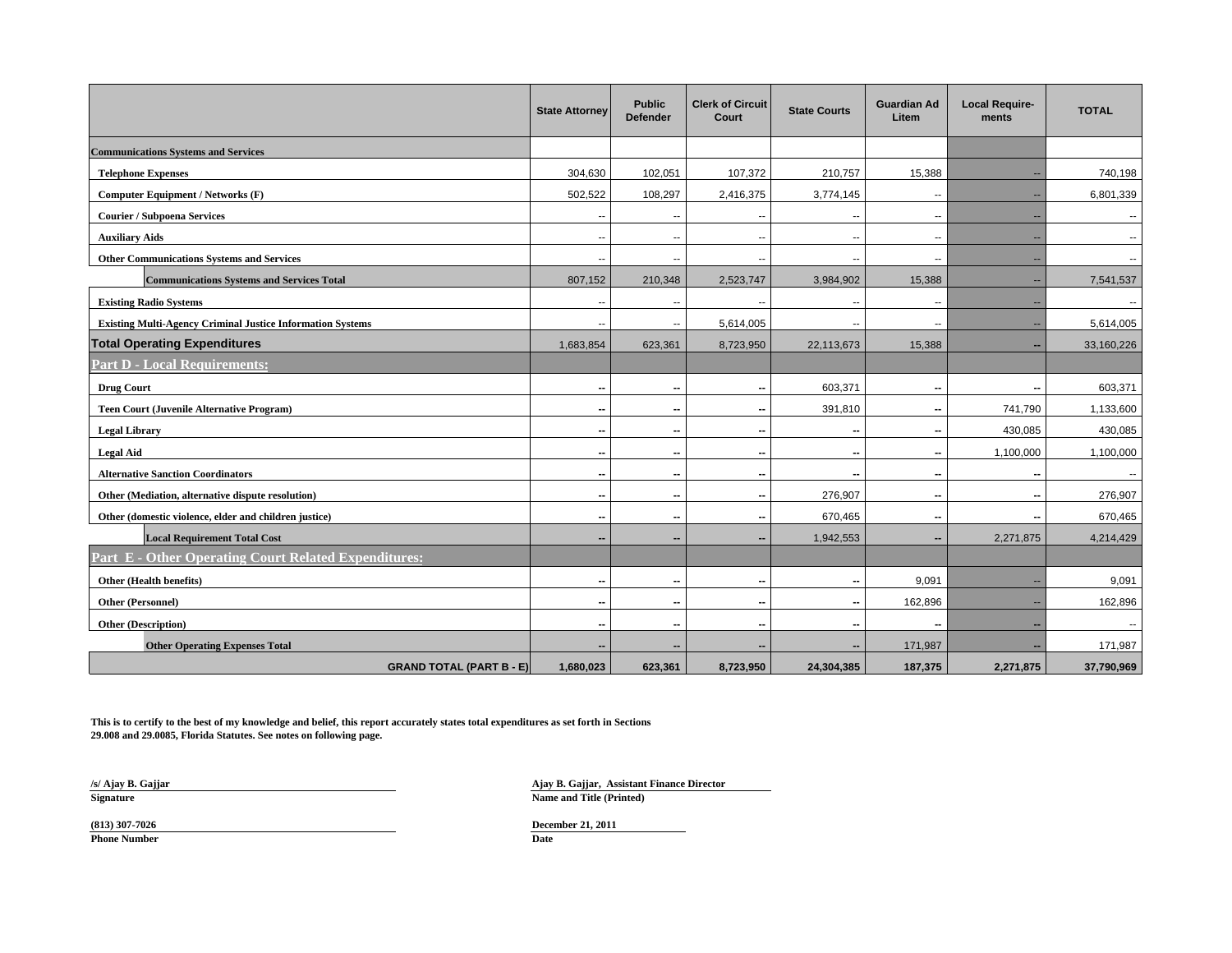#### **Notes on Hillsborough County, Florida's Statement of County-Funded Court-Related Functions, Section 29.0085, Florida Statutes For the Year Ended September 30, 2011**

**Notes:**

- (A) The County received additional court costs of \$1,672,076 covering the law library, legal aid, teen court / juvenile alternate program, and court innovations per Section 939.185, F.S.
- (B) The County received traffic violations surcharge receipts of \$2,778,226 for debt service on Court Facilities Revenue Bonds per Section 318.18(13)(b), F.S.
- (C) Note that revenues and expenditures associated with federal or state grants were not included in this report.
- (D) Facilities costs were estimated using Real Estate Facilities pages 306-309, 330, and 331 of the "Hillsborough County, Florida Full Cost Allocation Plan, Fiscal Year Ended September 30, 2010, Revised Final Report - June 2011" prepared by KPMG.
- (E) Note there were other court-related expenditures incurred, but they were not shown on this report because they were not specifically identified as expenditures related to Section 29.0085, FS. If there was a doubt about whether or not an item should be included, it was not included.
- (F) Money held in the Public Records Modernization Trust Fund pursuant to Section 28.24(12)(d), Florida Statutes, may be used for equipment and maintenance of equipment, personnel training, and technical assistance in modernizing the public records system of the Clerk's Office. Although money held in this trust fund is not required to be spent for the court system, the Clerk of Circuit Court's expenditures on the court information system included the use of \$1,108,359 from the Public Records Modernization Trust Fund during fiscal year 2011.